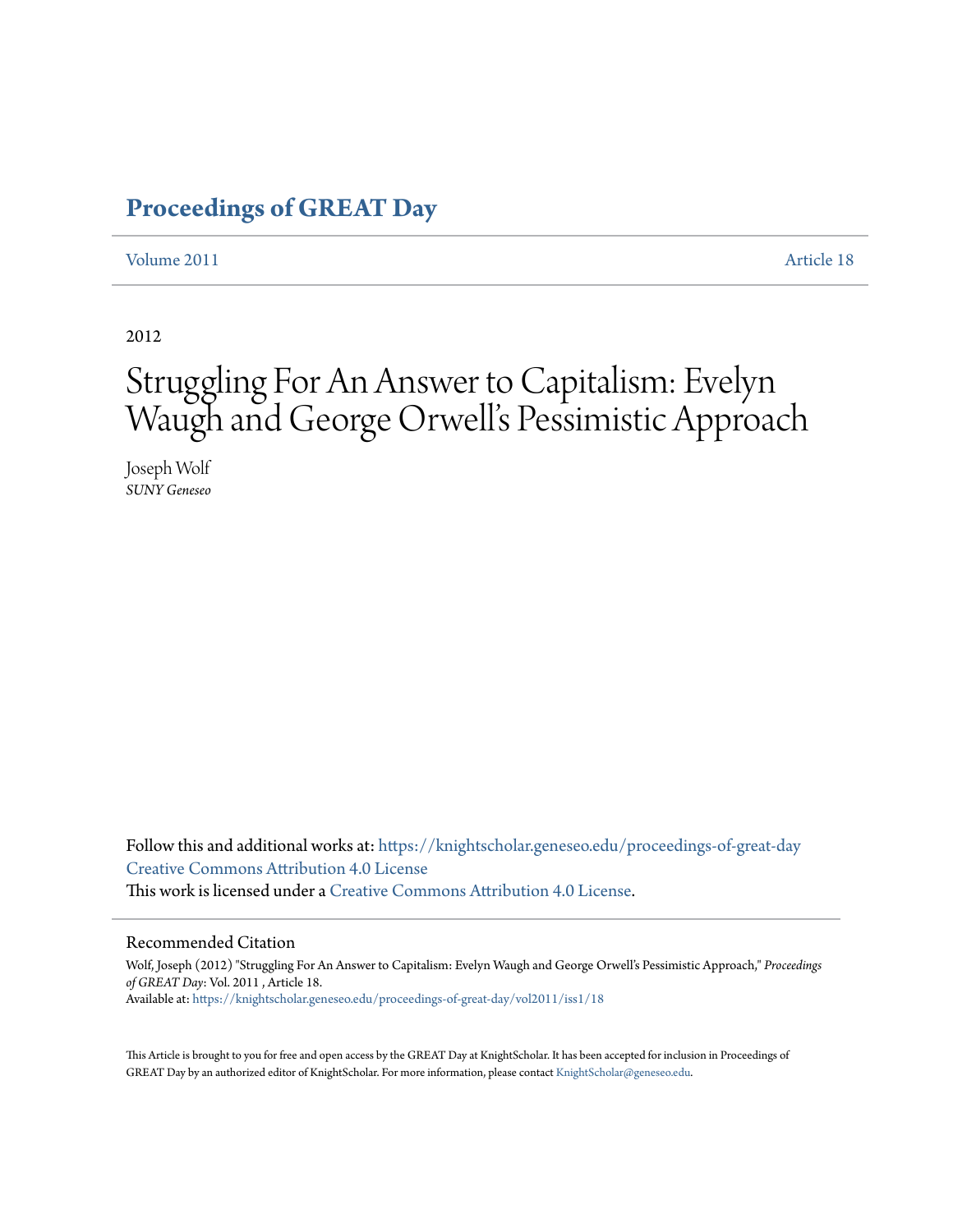## Struggling For An Answer to Capitalism: Evelyn Waugh and George Orwell's Pessimistic Approach

### Joseph Wolf

The global economic crisis in the 1930's farther complicated the already unstable social and political upheaval of the era. The continued divergence of wealth and poverty created a dismal view of the future of the social world, while conflict loomed in the political. Themes in Evelyn Waugh's *Vile Bodies* and George Orwell's *Keep the Aspidistra Flying* appear to reflect a concern for capitalism as the basis for the English and global economic system. Both of the authors use satire and direct critiques of capitalistic qualities to illustrate this distrust, but Waugh and Orwell combat the issue from different ends of the socio-economic ladder. *Vile Bodies* satirically displays the impulsivity and irresponsibility of privileged English youths in their lack of concern for money, safety, or the wellbeing of others. Their actions show the impermanence of their class and economic situation in an unstable society and how these actions may contribute to their own downfall. Conversely, Orwell depicts lower classes in Gordon Comstock's fruitless battle against the "Money God", which leads him to a hellish life of poverty and sorrow. However, despite their critical stances, both authors fail to present a tangible alternative to the problems they explore. Instead, Waugh and Orwell present a prophesy of war and destruction as the inescapable, natural path for Capitalistic societies.

 Evelyn Waugh was born into the upper-middle class, yet his involvement with or relation to individuals similar to The Bright Young Things in *Vile Bodies* is unclear. However, observation of such people led to his grim understanding of how their culture and lifestyle affected English society. Waugh's characterization of the careless youths in *Vile Bodies* draws from his impressions and exposure to the early  $20<sup>th</sup>$  century Futurist art movement. In the 1909 *Futurist Manifesto,* F.T. Marinetti outlines the goals of the Futurists and the reasoning behind their art and actions. Coming into the new century, the futurists rejected the foundations of former art and society and embraced elements of speed and mechanization. Waugh's interest in these ideals is apparent in direct reference to them in *Vile Bodies*. The Manifesto states, "4. We declare that the splendor of the world had been enriched by a new beauty: the beauty of

speed… a racing automobile…is more beautiful than the Victory of Samothrace" (Marinetti). Although Waugh may not have completely agreed with all of the doctrines, the representation of these specific mechanical elements and rejection or ignorance of the past in favor of the present in *Vile Bodies* is apparent. However, to what ends does Waugh utilize these elements? It is entirely possible that he is mocking the Futurists when their glorious automobile's flawed nature ultimately causes Miss Runcible's death. Her death could also be in indication that the Futurist thinking is flawed and will lead to destruction if taken to an extreme. According to Brooke Allen, Waugh's writing style is similar to the Futurist style of art, "With a minimum of description Waugh succeeds in reproducing the aura of the recently modernized, mechanized city almost solely through his use of accelerated dialogue and truncated conversations" (321). Allen suggests that Waugh's writing is stylistically representative of the art form, which supports the idea that *Vile Bodies* could be an attempt to praise Futurist ideals. Based on the Manifesto, it is difficult to say exactly where the Futurists stand concerning capitalism. On one hand they praise, "the nocturnal vibration of the arsenals and the workshops beneath their violent electric moons," suggesting support of the power of the machine over man. While on the other, "want to exalt movements of aggression," such as organized labor. This complicates labeling Futurists as pro or anti capitalists definitively.

Another element linking Waugh to Futurism is the lack of political alignment that is characteristic in both Waugh's writing and modern artistic movements (Allen 319). This lack of ideological commitment separates Waugh from partisan conflicts and allows for fluidity in his art and personal life. He is shielded from an alignment that might cause rigidity in thinking and restriction of social interaction, which enables Waugh to have a unique perspective. Despite this, his conversion to Catholicism does suggest an inner connection with morality and human decency, which affect his perspective and outlook. Although Waugh had not yet converted at the time of this particular work, after his conversion he adhered to Catholicism as a "rock in the midst of social and moral decay",

1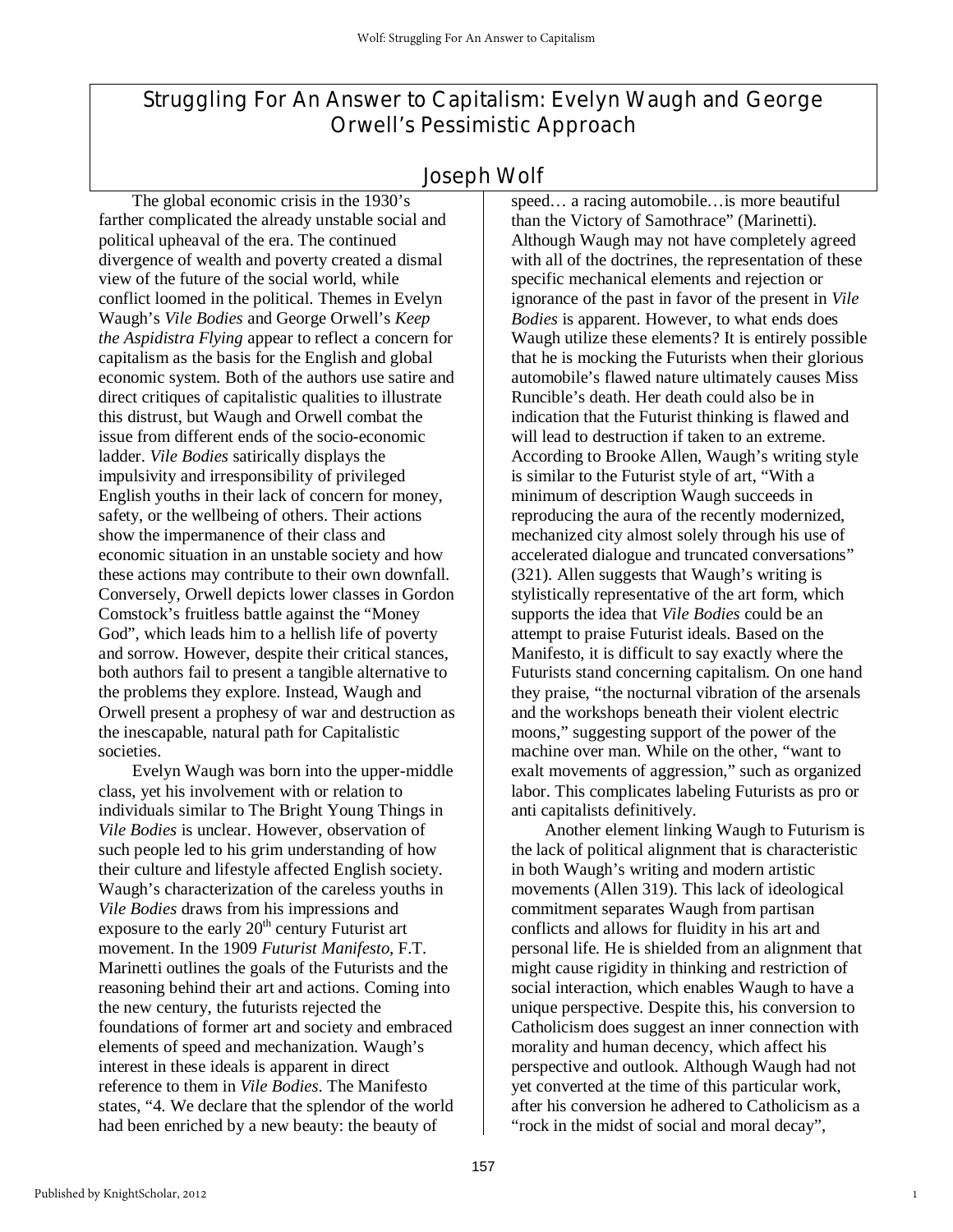which may explain some of his moralistic tendencies (Wiley 263). By observing the world around him, it is likely that the effects of capitalistic culture conflicted with what Waugh believed to be the morality of mankind even before this conversion. If this is the case, the pessimism in *Vile Bodies*, the depiction of the Bright Young Things, and the resolution in destruction could be Waugh's way of leveling things out moralistically. This pessimism is also reflected in the Futurist Manifesto. Section nine of the Manifesto states, "We want to glorify war – the only cure for the world" (Marinetti). Waugh seizes war as a way to extinguish indifference and fickleness of English capitalism instead of offering a solution in *Vile Bodies*. This seems to be an escape rather than a solution, and can be seen as one of Waugh's disadvantages.

The emptiness of the Bright Young Things is a critique of the capitalist society that supports them. Like a Futurist piece they are always on the move; searching for parties, social interaction, and new innovations, rather than politics and current events. Their irresponsibility and incompetency is shown in their lack of concern. Money, safety, and personal well-being are all thrown away in order to embrace this lifestyle of self-indulgence. They embody the constant movement and thus the beauty of continuous motion. Without such a system as capitalism, the Bright Young Things would neither have time nor the ability to enjoy the luxuries their life has to offer. As a direct result of their place in society they are free to live with no recourse for their actions. From their perspective the past is irrelevant and the future can be faced without fear. It seems that all the parties and extravagance that Waugh depicts show the wantonness of their lives, and comes to an apex when Adam, exasperated, says to Nina, "Oh Nina, *what a lot of parties*" (Waugh 170). This irritation suggests that although the lifestyle may be fun, it does not achieve anything, and disrupts productivity and development. Adam seems to be one of the only people in the novel to come to this realization. This could be because his situation makes him a participant of the lifestyle but not a cause. His exasperated nature could be a voice of reason calling out for an answer to the point of it all.

*Keep the Aspidistra Flying* is George Orwell's satiric response to the same capitalistic society that Waugh criticizes in *Vile Bodies*. In his book, Orwell's aggression towards a capitalist economy, or at least consumerism, is presented through Gordon Comstock. On a personal vendetta against

the "Money God", Comstock quits a well-paying job and turns to a life of self-enforced destitution. This results in Gordon's endless pessimism, which is a device for relating Orwell's observations of a flawed and horrid world. Looking out the bookshop window Gordon sees poster advertisements:

Corner Table grins at you, seemingly optimistic, with a flash of false teeth. But what is behind the grin? Desolation, emptiness, prophecies of doom. For can you not see, if you know how to look, that behind that slick self-satisfaction, that tittering fat-bellied triviality, there is nothing but a frightful emptiness, a secret despair? The great death-wish of the modern world. (16) This London street is brought to life devoid of redemption or hope; only one example of Gordon's dismal portrayal of his world.

Orwell, like Waugh, did not limit himself by subscribing to one ideology, however he did indicate that his novels are, "directly or indirectly against totalitarianism" (Lutman 149). Despite this overreaching theme in his novels this lack of ideological definition allows the freedom of open criticism for nearly anything, including Capitalism. Orwell makes it clear that Gordon in *Keep the Aspidistra Flying* is also ideologically ungrounded. He clearly does not support capitalism and does not appear to subscribe to much religious, political, or ideological doctrine. Gordon is described as having dabbled in Socialism at a young age, but he quickly outgrew it, "Every intelligent boy of sixteen is a Socialist. At that age one does not see the hook sticking out of the rather stodgy bait" (43). This direct rejection of Socialism is interesting because it hinders a clear alternative and possible solution to capitalism. This lack of identity leaves Gordon bitter and aggressive externally and internally.

Gordon's outward hostility is a manifestation of the inner battle that he subjects himself to. He left advertising and consumer society to find time and inspiration he felt resulted in true art, however Gordon finds himself in a more Hellish life than ever before. He needs money to create *London Pleasures* because of the comforts necessary to engage his work; Cigarettes, tea, and inspiration, which come from a well filled bank account and stomach. Instead Gordon only has one suit, a drab room with dregs in a contraband teakettle, and an unfinished manuscript. Realizing his inability to create whether well-off or destitute casts Gordon into downward spiral of despair. This indicates that either complacency or rejection of capitalism both end in misery, which culminates in inevitable death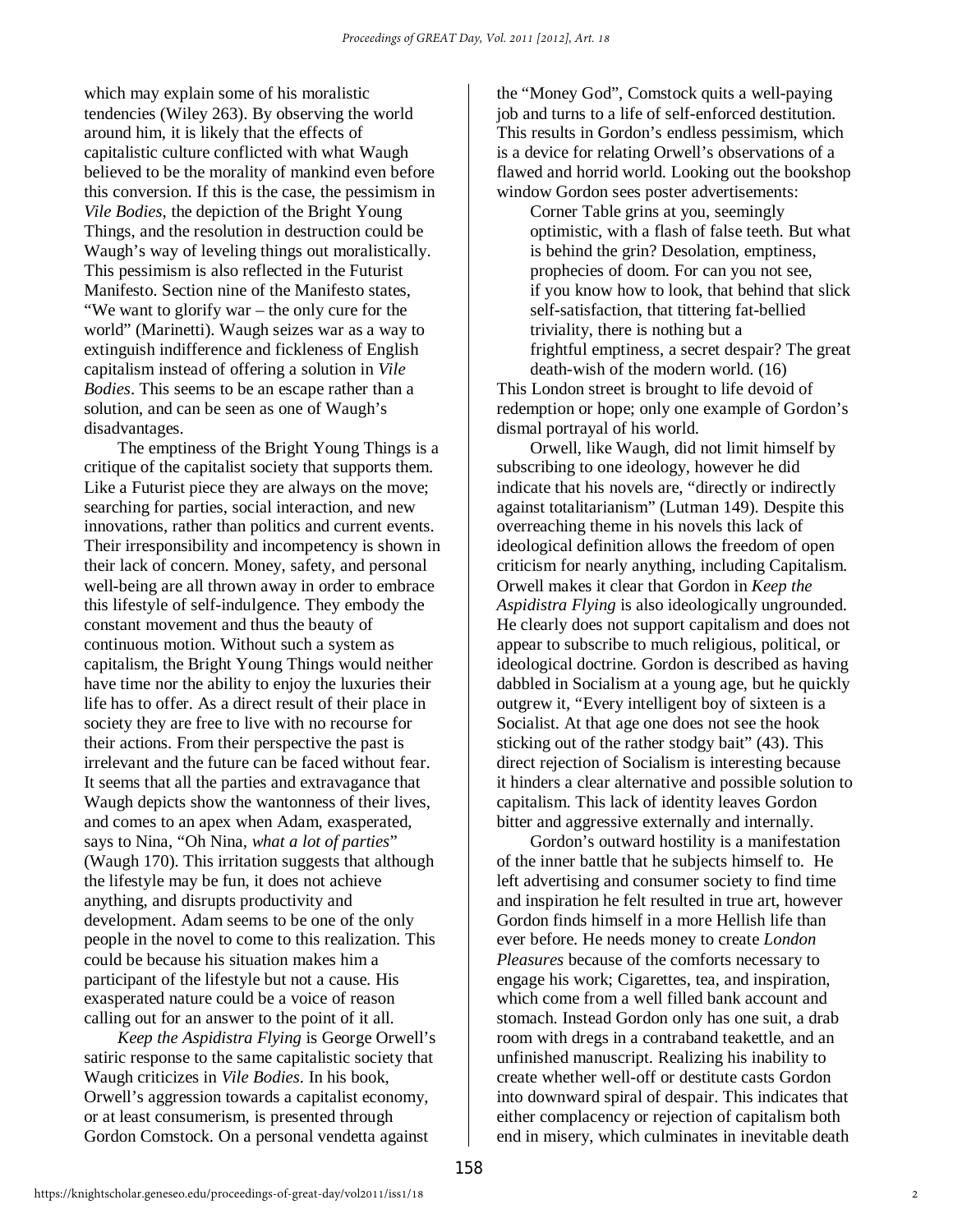and destruction that Gordon prophesizes. Whether this destruction is physical or moral is unclear, but analyzing George Orwell's stance on ideological and political matters, it can be inferred whether he truly believes that capitalism will result in the devastation Comstock thinks.

Although George Orwell may not have identified with any one political ideology it is still possible to trace the basis for his critiques of modern society. Gordon Beadle adheres to the fact that "the precise nature of his [Orwell's] political posture simply cannot be defined and analyzed within the context of any identifiably modern political ideology, party, or movement," but also suggests that Orwell's highly critical and political work and was the result of influence from the moral Victorians (278). This separated Orwell and enabled to freely and objectively critique the nature of his own time. The most dominant influence of the Victorian era seems to have been Charles Dickens, "in the formation of Orwell's social and political consciousness…Orwell shared Dickens's preference for a moral rather than ideological approach to social and economic injustice" (Beadle 289). Waugh and Orwell are very similar in their moralistic perspectives. Using morality and humanity as a compass to guide criticisms of the modern world, they both come to the same conclusion that capitalism has many morally objectionable traits. It is unclear whether it is the moralistic argument against capitalism that drives the hatred in Gordon Comstock or whether it is a general disgust for the system as a whole. It is likely that Gordon's contempt stems from the disparity between the indulgence of the wealthy and helplessness of the poor. However this moralistic element is somewhat confounded by Gordon's sexual encounters and self-indulgence when he comes into money. These actions are perhaps devices used by Orwell to indicate that morality and moral thinking are not a solution to the problems of capitalism and can offer no alternative. Beadle also notes that attachment to Victorian values could be the reason for Orwell's pessimism:

Orwell's novels, literary criticism, and social commentary may be read as a kind of Victorian critique of modern society. He departs from the Victorian intellectual tradition only in his pessimism, which was itself largely a product of the rapid and seemingly inevitable erosion of Victorian values and ideals in the twentieth century. (289)

This insight into where Orwell's sympathies and expectations for society lay is important because it may indicate where to look for good in his works. Gordon Comstock's teakettle is a possible symbol for the good in him because although not specifically Victorian, it exemplifies English traditions and ideologies that Orwell sympathizes with.

 The aversion to capitalism in *Keep the Aspidistra Flying* brings up the same question that it does in *Vile Bodies*, what solutions are offered to the problems raised? The answer it seems is nearly nothing. Since Orwell pulls Gordon out of his long fight, nothing is really resolved. This uncertainty in the solution is reflected by Orwell's independent political stance. Beadle quotes Orwell as saying, "'capitalism leads to dole queues, the scramble for markets, and war…collectivism leads to concentration camps, leader worship, and war. There is no way out of this'" (291). Orwell focused his attention on criticizing the, "British class system, economic inequality, imperialism, and other aspects of the capitalist system" as other Marxists did, but he believed that "Marxism offered a false and dangerous solution to the evils of capitalism" (Beadle 294). This political indecision leaves both reader and critic little to go on when trying to find Orwell's overall answers to his own critiques. In the case of *Keep the Aspidistra Flying* it does not appear that there is a solution to this extremely difficult and complex situation. When faced with the new pressures of his relationship with Rosemary and a child on the way, Gordon reluctantly ends his war against the consumerist culture and resumes his previous job. Immediately after doing so, he feels an enormous weight lifted from his shoulders and becomes a bit less pessimistic, "once again, things were happening in the Comstock family" (248). At first glance this may seem like Orwell is indicating that capitalism is not necessarily evil after all. However, the intense portrayal of Gordon's entire fight suggests that Orwell does not want to accept this, but he has no alternative. It seems as though Gordon's return to his previous lifestyle indicates that capitalism has its flaws, but cannot be escaped or overturned by individual disruption.

When looked at side by side, the similarities between the messages of the two novels are clear. These two authors have created unique perspectives on capitalism by pointing out its flaws from both the top and bottom of the English hierarchy. Yet, both authors still appear to come to the same conclusion, despite their discontent with the